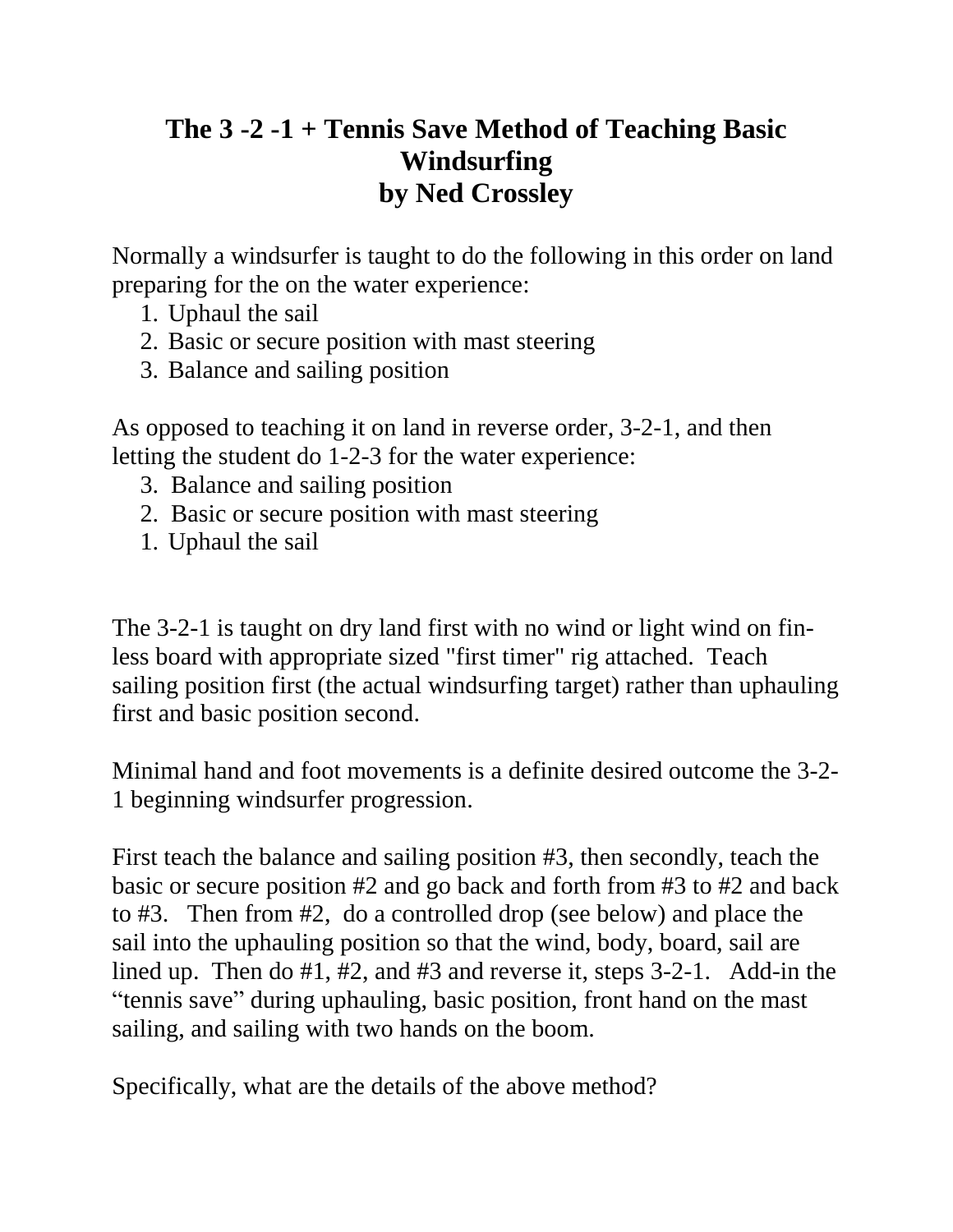#3 **The Balance and Sailing Position:** This is the first maneuver a learning windsurfer does with a sail. The instructor demonstrates the #3 position whilst student (s) stand up and mimic the demo. The instructor shows the proper rig balancing and sailing posture/stance while on the finless board with upright rig. The front hand is on the mast whilst the back hand (only 2 fingers) is just behind harness lines or opposite the sail's center of effort. The body is in a basic 7 posture with bent back leg, straight front leg, with hips, shoulders and front foot toes facing the front of the board. The back foot is right angle to the centerline. The boom is level. The boom clamp is over the windward side of the board which is aligned perpendicular to the wind. The student(s) mimic the instructor's demonstration, so few very selected words are needed from the instructors.

Then the instructor presents the rig upright to the student. Progressively, the students copy the body posture, rig balancing.

The instructor demonstrates that they can release and clap the hands then re-grasp the rig. By luffing and balancing the rig, one quickly discovers there is room for the body and rig over the centerline. And one does not have to support the rig much. Of course, this is tested and verified by the claps and re-grasping of the rig challenge with the instructor holding the uphaul as backup.

Then whilst balancing the rig instructor demonstrates sheet in/sheet out with independent arms and only 2 fingers on the boom. They also release the power by letting go with the boom two fingered grip and balance the rig with the mast hand.

The students practice #3 first.

**The idea is that if a beginning windsurfer can get to #3 somehow on the water, they have a chance for success.**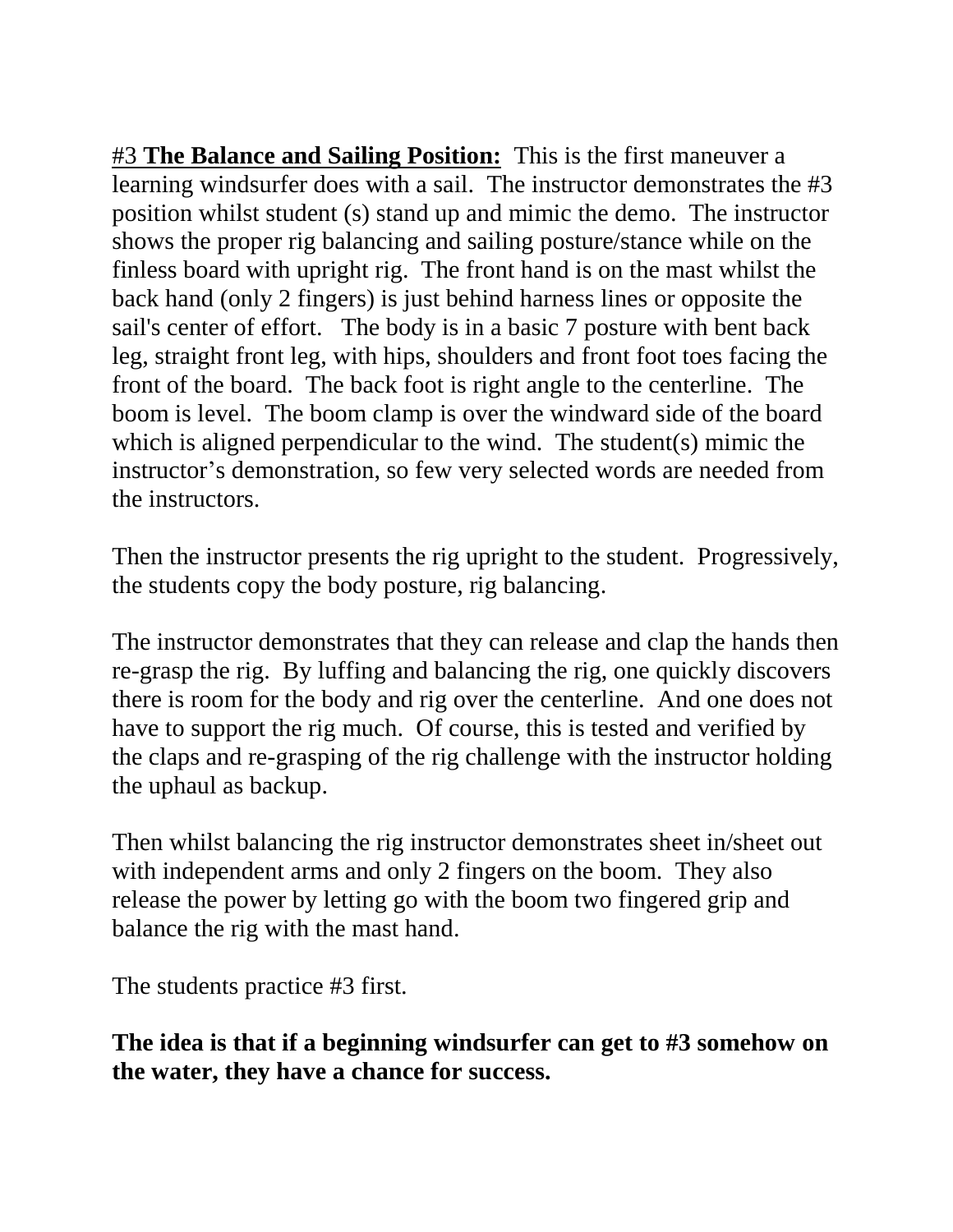Tips**:** If too much wind, head up wind a bit in whole sequence. If the wind is super light, keep the rig weight to leeward so you have rig weight to balance against when windsurfing.

#2 **The Basic or Secure Position:** After doing #3 correctly, then add #2, the basic position. The basic position is merely, sliding the back index and middle fingers up to the boom clamp "arm pit" (as close to the boom clamp as possible) and turning the front foot into the "basic " position aka as "secure position" or "neutral position" with front hand on the mast. Only the back hand slides and the front foot twists around the UJ as opposed to actual steps or changing of hand placement. The feet, hips and shoulders turn and face leeward. The basic position is with straight arms with elbows close, bent knees, back upright and straight with front hand on mast, and back hand fingers in the "arm pit" of the boom. The eyes are "laser beamed" on the front nose of the board. One can simulate mast steering (flagging) the rig here. Practice going from #3 to #2 and #2 to #3 position until quite good and natural.

**#1 The Uphaul:** From the basic position, #2, lower the rig downwind to the ground using the controlled drop. One does this sliding the mast hand down the mast and whilst squatting the body, grab the foot of the sail with the back hand. Slowly lower the sail down to the ground or water. A "T" is formed with the tip of the mast downwind and board at 90 degrees to the wind. Then reverse the process. Do #1, uphaul the sail and aim to do this with the eyes "laser beamed" at the nose. Uphauling is placing both hands on the uphaul and squatting with a straight back and straight arms. Using body weight against the uphaul, drain the water off the sail, wait, then continue uphauling until the clew is almost out the water staring at the nose of the board the entire time. Try to uphaul the sail with no elbow bend or minimum bend by twisting the torso and shoulders. Once the rig gets up, assume the #2 basic position with straight arm and eyes on the nose. And then continue to #3.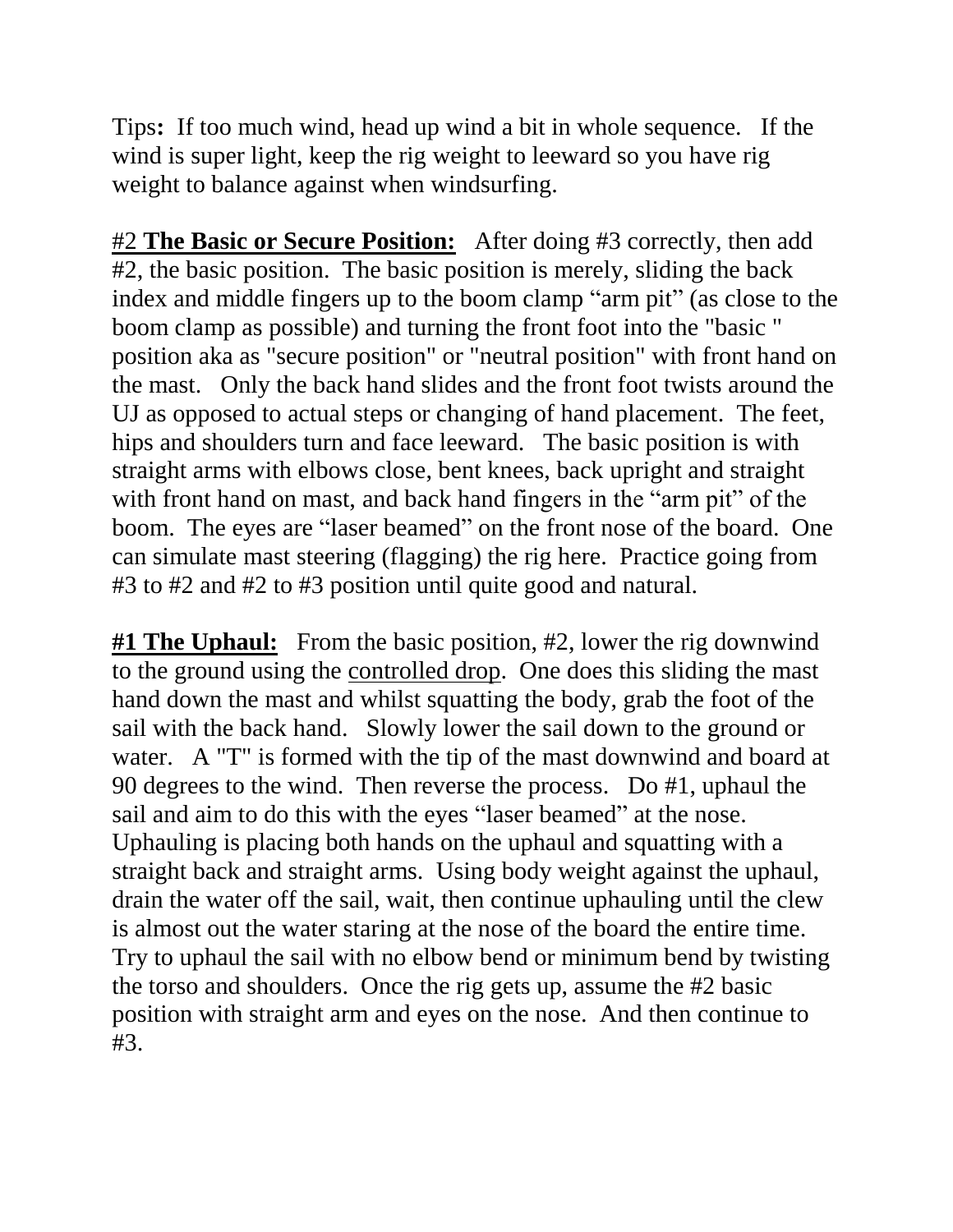Do #'s 3-2-1 and then 1-2-3 and repeat. Minimum foot and hand changes are needed.

## **Additional parts within the 3-2-1 land drill:**

A. Whilst in #2 basic position, add the **"tennis save" by letting go with back hand (boom hand) and "waving at the crowd behind you and attempting to see them."** The mast hand below the boom clamp holds on. This gets the student ready for when they are out of balance or overpowered by the rig.

Later, when two hands are on the boom, the back hand releases and the front hand slides completely up to the "arm pit" of the boom clamp into the tennis save. The tennis save can be used when both hands are on the uphaul as well. There are other uses like a resting and survey the scene. One advantage of the tennis save is the windsurfer gets into more arched and twisted body posture as opposed to the basic position.

B. Use the "controlled drop" to go from #2 to #1 position. Slide front mast hand down whilst grabbing the foot of the sail with the back hand as assume full squat. Then lower the sail with straight arms. This is good for the light wind self-rescue where one puts the boom of the rig across the tail of the board and then lies down and paddles to where they want to go. The controlled drop is also used for lowering rigs upon return to docks or land.

C. One handed drill to start from #3. Have students raise the rig off the ground "one handed" to get into practicing "one handedness". Grasp the top on the mast with palm up grip. Stand rig up on its clew and then walk it up to upright and assume the balance #3 position all one handed. Then continue the  $3-2-1$  + various tennis saves land drill.

The author has seen this done with 8 students who all have their own sail or rig on land.